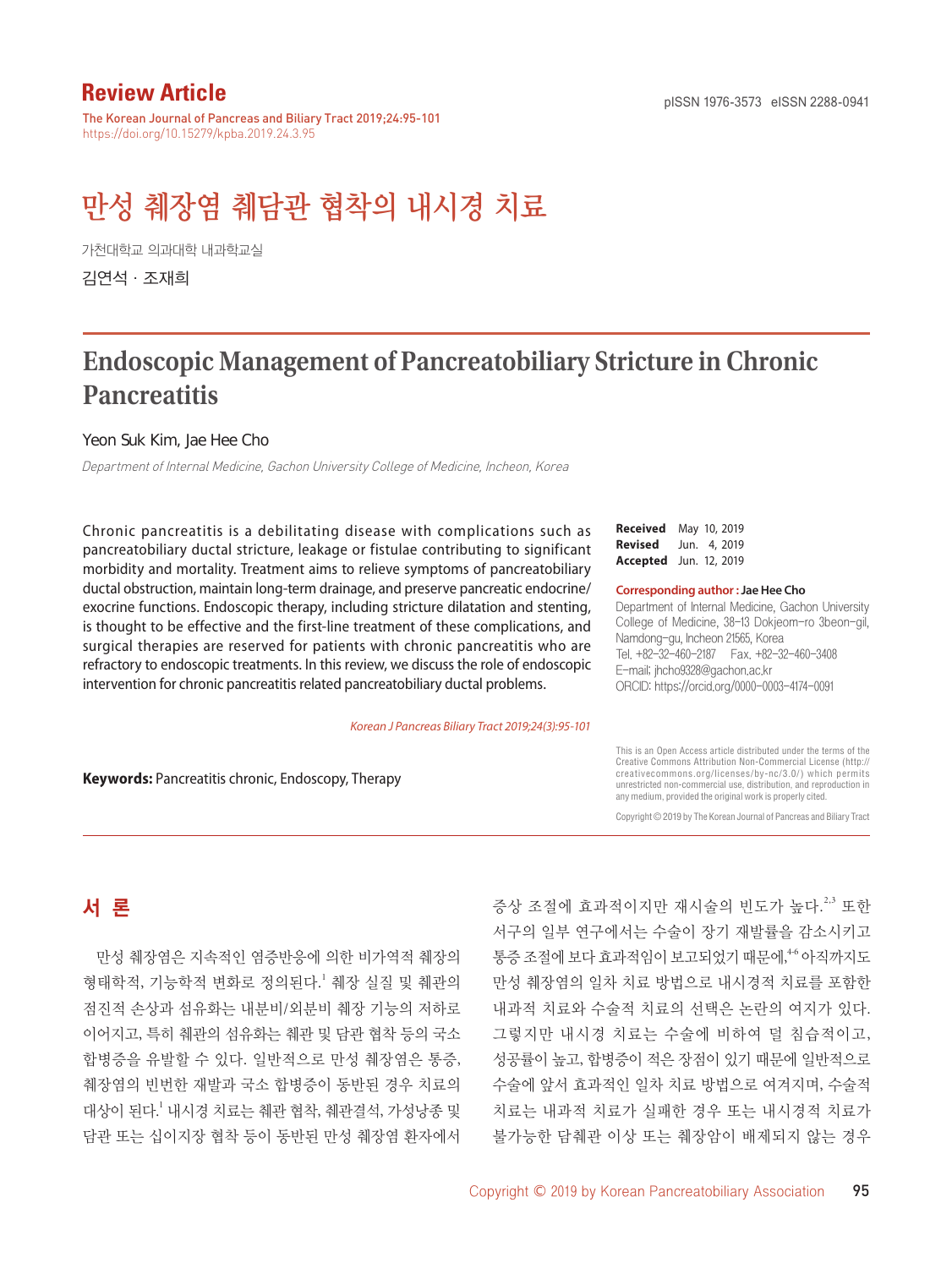고려할 수 있다. 본고에서는 만성 췌장염에 의한 췌담관 협착 등의 합병증에서 내시경 치료의 장단점에 대하여 기술하고자 한다.

## 본 론

#### 1. 췌관 협착(pancreatic duct strictures)

췌관 협착은 주췌관에 존재하는 췌석 또는 췌장 괴사에 의한 합병증으로 발생한다. 대부분은 양성으로 알려져 있으나, 단일 췌관 협착의 12%에서 악성으로 진단되고, 협착 자체가 추후 악성화의 가능성이 있기 때문에 주의가 필요하다.<sup>7</sup> 주췌관의 주된 협착(dominant stricture)은 협착 부위 상방의 주췌관이 6 mm 이상으로 확장되거나, 6 Fr 췌관 스텐트를 삽입하였을 때 스텐트 주위로 조영제가 흘러나오지 않는 경우 또는 경비 췌관 배액관을 통하여 협착 상부에서 12-24시간에 걸쳐 1 L의 식염수를 주입할 때 복통을 느낄 때로 정의된다. <sup>8</sup> 췌관 협착을 감별하기 위해서는 일차적으로 췌장 전산화단층촬영(computed tomography) 또는 자기공명영상(magnetic resonance imaging, magnetic resonance cholangiopancreatography) 등의 영상학적 검사를 이용하고, 만약 만성 췌장염의 위험인자가 없는 고령 환자에서 체중 감소, 당뇨병의 발병 또는 악화가 있다면 추가적인 검사로 내시경역행담췌관조영술(endoscopic retrograde cholangiopancreatography, ERCP) 또는 내시경 초음파(endoscopic ultrasound, EUS) 조직 검사 등을 고려한다. 9

ERCP는 췌관 협착 부위의 조직 검사와 췌관의 압력을 감소시키는 진단과 치료적 목적으로 모두 사용된다. 췌관 협착에서 ERCP의 통증 치료 효과는 31-100% (추적 기간 8-72개월)로 다양하게 보고되고, 10,11 효과는 협착의 위치, 길이, 다발성 여부, 상류부의 확장 유무 등에 따라 다르다. 췌장 체부 또는 미부의 다발성 주췌관 협착은 내시경적 치료가 어려우며, 췌장 두부의 단일 주췌관 협착과 확장이 동반되어 있는 경우는 가장 치료 성적이 좋다.<sup>10,12</sup> 췌관 스텐트를 이용한 연구에서는 ERCP 이후 조기 통증 경감이 65-95%, 지속적 통증 경감은 52-90%에서 관찰되었다. 또한 1,018명의 만성 췌장염 환자에서 내시경 치료를 시행한 유럽 연구는 평균 4.9년의 추적관찰 기간 동안 약 66.6% 환자에서 내시경적 감압술 후 통증이 호전되었지만, 결국 25% 환자에서 수술적 치료가 필요하였다. 2 또 다른 연구에서는 내시경적 치료 후 14-69개월 추적 기간 동안 4-26%에서 추가적인 수술이 필요하였다. <sup>13</sup> 주췌관 협착의

치료를 위해서는 ERCP시 췌관의 선택적 삽관이 필수적이고 췌괄약근 절개술(endoscopic pancreatic sphincterotomy) 또는 풍선확장술을 시행한다. 이후에 협착 부위를 확장카테터/ 풍선카테터/Soehendra stent retriever (Wilson Cook Medical, Winston-Salem, NC, USA) 등의 기구를 이용하여 점진적으로 추가 확장하면서 췌관 스텐트를 삽입한다.

스텐트의 크기는 협착 하류의 직경에 의하여 결정되며 직경이 작은 경우 3-7 Fr, 직경이 큰 경우 8.5-10 Fr의 스텐트를 이용한다. 돼지꼬리(pigtail)형 또는 플랜지(flange) 직선형 스텐트 등의 다양한 형태가 이용되는데, 2018 유럽 소화기학회의 진료지침에서는 직선형 스텐트의 사용을 추천하였다. <sup>14</sup> 다양한 진료 지침에서 췌관 협착의 일차적인 스텐트 치료는 단일 8.5-10 Fr의 플라스틱 췌관 스텐트가 추천되고, 1년 이상 스텐트 유치를 권고한다. 8,14-16 이 경우 췌관 도관의 폐쇄로 인한 췌장염의 재발이 문제가 되는데, 임상 증상과 혈액 검사만으로 스텐트의 폐쇄를 정확히 예측하기 어렵기 때문에 3개월 안에 주기적으로 스텐트를 교체하거나, 17 증상과 영상 검사를 기반으로 필요시 스텐트를 교체한다. 18 일본의 진료 지침은 4주에서 3개월 간격의 정기적인 스텐트 교체가 추천되고, 유럽소화기내시경학회의 2019년 진료 지침은 최소 6개월의 췌장 영상 검사에서 스텐트의 폐쇄가 의심되거나 관련 증상이 있는 경우 교체하도록 권고한다(Table 1).

췌관 스텐트의 재질은 플라스틱과 금속관 두 가지 형태가 사용된다. 플라스틱 스텐트는 단일 또는 다수를 삽입하게 된다. 단일 플라스틱 췌관 스텐트 시술 이후 환자의 60%에서 췌관 협착이 호전되었고, 장기 추적관찰시 22-30%에서 추가 시술이, 4-26%에서 수술적 치료가 필요하였다. <sup>8</sup> 다수(2-4개)의 플라스틱 스텐트(8.5-10 Fr, 4-7 cm)를 6-12개월 유치한 연구에서는 협착의 호전이 95%였고, 38개월 동안 추적관찰 기간 동안 84%에서 통증 재발이 없었고 10.5%에서 췌관 협착이 재발하였다. <sup>19</sup> 아직 단일 또는 다수의 췌관 스텐트 삽관을직접적으로비교한전향적연구는없지만다수의스텐트는 췌관 협착 재발률을 줄일 수 있을 것으로 기대된다(30% vs.  $10.5\%$ ). $3$  최근에는 내시경 시술 횟수를 줄이고 치료 효과의 향상을 목적으로 자가팽창형 금속배액관(self-expandable metal stents, SEMS)이 도입되었다. 부분피막형 SEMS는 점막 과증식으로 인한 췌관 폐쇄가 발생하기 때문에 완전피막형 금속배액관(fully covered self-expandable metal stents, FCSEMS)이 주로 사용된다. FCSEMS의 피막은 부췌관을 막아서 췌장염과 통증이 악화될 위험성이 있지만, 기존의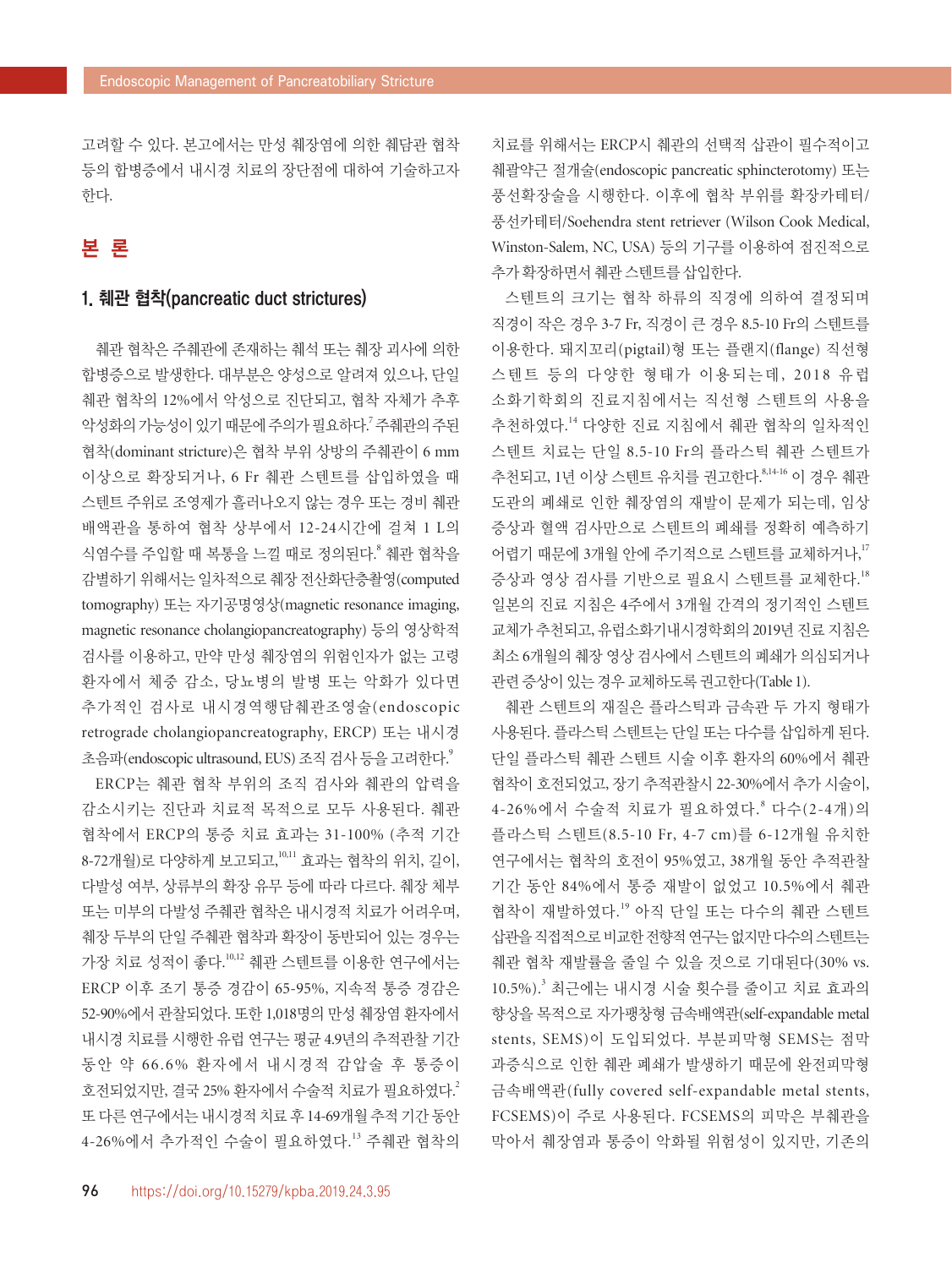| <b>Guideline</b>                                                                       | <b>ASGE 2015</b>                                                                       | <b>UEG 2018</b>                                                                                       | <b>ESGE 2019</b>                                                                                       | <b>Japan 2015</b>                                            |
|----------------------------------------------------------------------------------------|----------------------------------------------------------------------------------------|-------------------------------------------------------------------------------------------------------|--------------------------------------------------------------------------------------------------------|--------------------------------------------------------------|
| Indication                                                                             | Uncomplicated painful CP<br>with an obstructed main<br>pancreatic duct (head/<br>body) | Uncomplicated painful CP<br>and a dilated MPD                                                         | Painful dominant MPD<br>stricture                                                                      | MPD stricture<br>Pain+recurrent AP                           |
| Plastic stent size/numbers                                                             | Single 10 Fr<br>Multiple (some experts)                                                | Single 8.5-10 Fr                                                                                      | Single 10 Fr                                                                                           | 5-10 Fr                                                      |
| Stent design                                                                           |                                                                                        | Straight polyethylene stent                                                                           |                                                                                                        |                                                              |
| Stent exchange                                                                         |                                                                                        | On-demand $>$ scheduled<br>(Stent exchange planned<br>within 1 year even in<br>asymptomatic patients) | Symptoms or signs of stent<br>dysfunction at regular<br>pancreas imaging at least<br>every 6 months    | Should be regularly<br>replaced every 4 weeks<br>to 3 months |
| Refractory PD stricture                                                                | Multiple plastic stents<br>Off label use of FCSEMS<br>(investigational)                | Multiple plastic stents<br>FCSEMS (3-6 months)<br>Surgery                                             | Multiple plastic stents<br>FCSEMS (need more data)<br>Surgery                                          |                                                              |
| EUS quided drainage<br>(failed transpapillary<br>access/surgically altered<br>anatomy) | Skilled multidisciplinary<br>team<br>Carefully selected patients                       |                                                                                                       | Only tertiary centers<br>after multidisciplinary<br>discussion and preferably<br>in a research setting |                                                              |

**Table 1.** Endotherapy for main pancreatic duct stricture according to guidelines

ASGE, American Society for Gastointestinal Endoscopy; UEG, United European Gastroenterology; ESGE, European Society of Gastrointestinal Endoscopy; CP, chronic pancreatitis; MPD, main pancreatic duct stricture; AP, acute pancreatitis; PD, pancreatic duct; FCSEMS, fully covered self-expandable metal stent; EUS, endoscopic ultrasound.

보고에서 FCSEMS는 조기 부작용의 우려없이 안전하게 사용될 수 있다. 오히려 다른 문제점으로 스텐트 폐쇄/이탈 및 스텐트 원위부에 새로운 췌관 협착(de novo stricture)이 발생할 수 있다. 최근에는 FCSEMS의 조기 이탈을 예방하기 위하여 bumpy type<sup>20,21</sup> 또는 flap이 있는 스텐트 등이 개발되어 사용되고 있고,<sup>22</sup> 스텐트의 원위부에 점막증식으로 인한 협착을 막기 위하여 FCSEMS 내부에 플라스틱 췌관 스텐트를 추가로 삽입하기도 한다. 주의할 사항은 췌관 확장의 정도에 맞추어 FCSEMS의 크기를 선정하여야 스텐트와 연관된 새로운 췌관 협착을 예방할 수 있고, 대략 3-6개월 정도 FCSEMS를 유치하여야 협착 부위의 충분한 확장 효과를 기대하면서 스텐트 제거가 가능하다는 점이다. 20,21,23

최근 선별적인 환자를 대상으로 EUS 중재시술이 도입되었다. EUS 유도하 췌관 배액술은 고식적인 ERCP 경유두부 삽관이 실패하거나, 수술 후 해부학적 변이가 있는 경우 특히 유용하고, 경벽적인 방법과 경유두적 방법을 통하여 주체관을 배액한다. 시술 후 60-70%에서 통증이 감소되는 효과적인 치료법이지만, 술기가 어렵고 20-55%에서 스텐트의 이동이나 폐쇄가 발생하고, 약 5-43%에서 출혈, 췌장염, 천공 등의 합병증이 발생할 수 있기 때문에 시술 전 다학제 진료를 통하여 신중히 대상 환자를 선택하여야 한다. 또한 보다 보편적인 사용을 위해서는 술기의 표준화, 부속 기구의 개발과 추후 장기적인 치료 성적에 대한 연구가 필요하다.  $^{24,25}$ 

#### 2. 췌관누출/췌관루(pancreatic duct leaks/fistulae)

만성 췌장염에서 췌관누출과 췌관루는 췌관의 협착이나 췌석이 있는 상류부위의 파열로 발생한다. 주췌관 또는 가지췌관에서 발생할 수 있는데 주췌관에서 발생한 경우는 상류와 하류가 단절되어 있는 완전손상과 일부 연결되어 있는 부분손상으로 분류된다.<sup>26,27</sup> 췌관누출과 췌관루는 췌관조영술상 조영제가 췌관 밖으로 유출되는 것이 보이거나 조영제가 췌장두부로 흘러나오지 않았음에도 췌관에서 조영제가 없어지는 것으로 확인할 수 있다. 췌장액의 누출은 복수나 가성낭종, 흉수, 피부누공 등의 원인이 되기 때문에, ERCP 등을 이용한 내시경적 치료는 췌관 손상 부위로 췌장액이 흐르지 않도록 췌관 스텐트를 유치한다. 특히 췌관 손상 부위에서 스텐트가 가교 역할을 하도록 손상 부위를 넘겨서 유치하는 것이 가장 좋은 치료 성적을 기대할 수 있다. 28-30 만약 췌관이 끊어져서 보이면 췌관단절증후군(disconnected pancreatic duct syndrome)을 의심해 볼 수 있는데, 이 경우는 끊어진 췌관의 상류 분절이 여전히 췌장액을 분비하기 때문에 내시경 치료가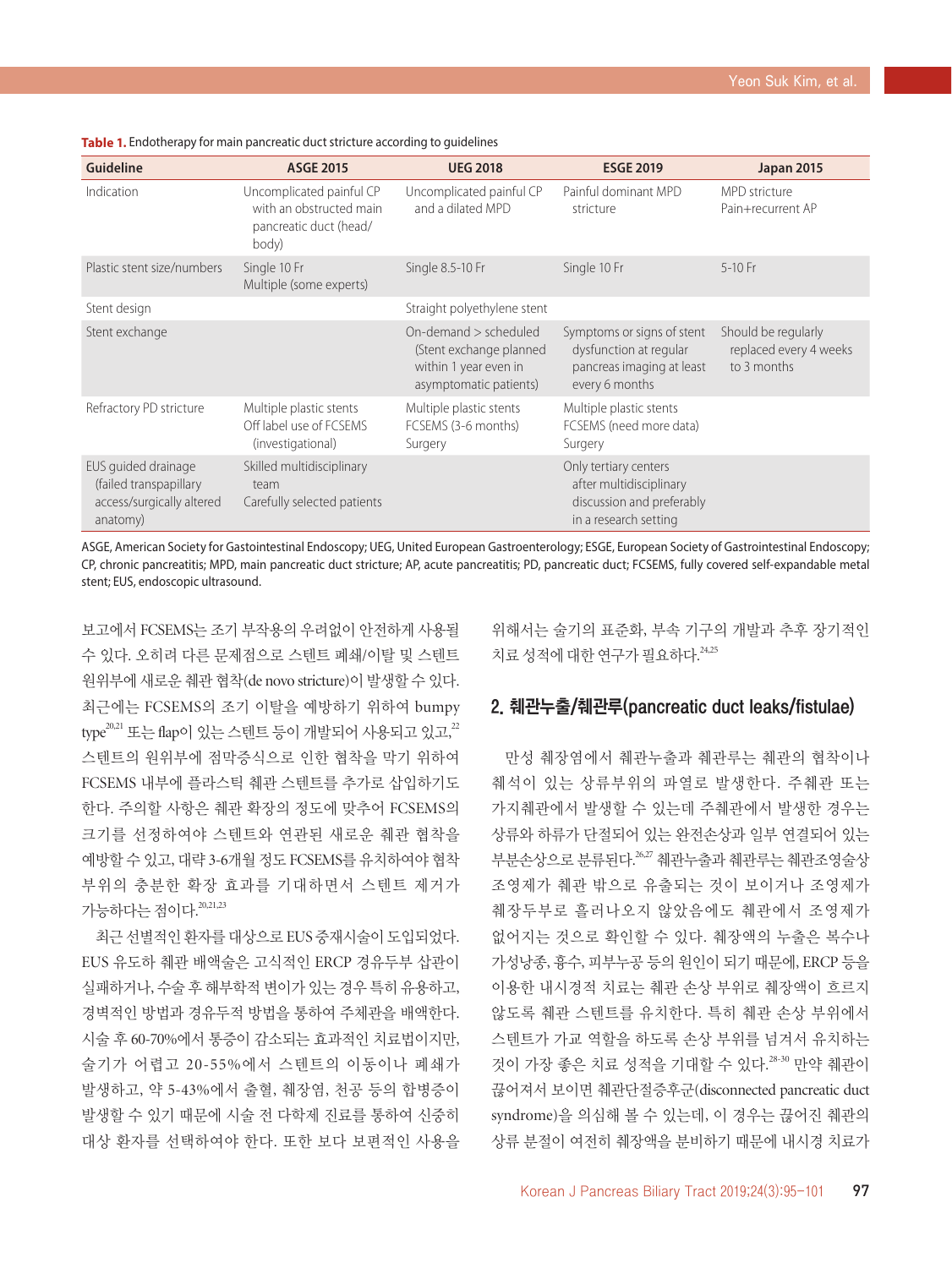어렵다. ERCP를 이용한 경유두적 접근으로는 59% (13/22)에서 초기 치료에 실패하였기 때문에," 최근에는 처음부터 췌장액이 누출된 부위에 경벽적(transmural) 이중 돼지꼬리형 스텐트(double pigtail stent)를 장기간 유치하는 치료법이 도움이 된다.<sup>32</sup>

#### 3. 췌장 가성낭종(pancreatic pseudocyst)

췌장 가성낭종은 췌관 협착, 췌석, 또는 단백질전(protein plug) 등으로 췌관이 막히면서 췌관 압력이 올라가거나, 염증의 급성 악화로 인하여 췌관이 손상되면서 췌장액이 유출되어 발생한다. 약 20-40%의 만성 췌장염에서 동반되는데, 대부분은 크기가 3 cm 미만으로 작지만 10% 미만에서만 자연적인 소실을 기대할 수 있다. 복부 통증, 위 배출 장애, 조기 포만, 체중 감소, 황달 등의 증상이 발생하는 경우, 감염 혹은 크기가 증가하는 가성낭종은 치료가 필요하다. <sup>33</sup> 수술, 내시경 치료, 경피적 외적 배액술의 여러 치료법을 이용할 수 있지만, 내시경으로 접근이 가능한 가성낭종은 경유두 혹은 경벽을 통한 내시경 배액술을 일차적으로 고려한다. 수술적 치료는 이환율, 합병증의 우려와 10-20% 정도 재발의 위험성이 있고, 34 경피적 외적 배액술은 배액관의 장기간 유치와 연관된 누공, 출혈 등의 합병증이 발생할 수 있다. 특히 만성 췌장염으로 인한 가성낭종에서는 췌관 협착 및 누공이 동반된 경우가 많아 추가적으로 췌관 협착에 대한 치료가 필요할 수 있다. 또한 급성 췌장염이 병발되어 가성낭종이 새로 발병한 경우는 괴사의 액화와 외벽 형성을 위하여 최소 4-6주를 기다리고 내시경적 배액술을 시행하는 것이 바람직하다. 35

가성낭종의 내시경적 배액은 경유두(transpapillay), 경벽(transmural), 또는 두 가지 경로를 모두 이용할 수 있다. 어떤 경로를 이용할 것인지는 가성낭종의 크기, 위 또는 십이지장과의 접근 정도, 그리고 췌관으로 삽입 및 췌관누출 부위로의 접근 가능성에 따라 결정된다. 경유두적 배액술은 가성낭종이 주췌관과 연결되어 있고, 5-6 cm 이하이면서 경벽적으로 접근하기 어려운 경우 효과적이다. <sup>36</sup> 스텐트는 췌관을 통하여 가성낭종으로 직접 삽입하는 방법과 췌관누출 부위를 가로질러 삽입하는 방법이 있는데, 후자가 췌관의 연속성을 유지할 수 있어 보다 더 바람직하다. 28,29 경유두적 방법은 경벽적 배액술에 비하여 출혈이나 천공을 피할 수 있지만 주췌관에 손상 및 추가적인 췌장염이 발생할 수 있는 단점이 있다. 경벽적 배액술은 위나 십이지장에서 낭종을 직접 천자하는 방법으로 EUS 유도하 가성낭종 배액술(EUS-guided pseudocyst drainage) 또는 ERCP를 이용한 고식적 경벽 배액술 (conventional transmural pseudocyst drainage)을 시행한다. 최근에는 EUS 유도하 가성낭종 배액술이 안전하고 성공률이 높아주로 이용되는데,<sup>3741</sup> 가성낭의 크기가 큰 경우는 경유두적인 방법과 경벽적 방법을 동시에 이용할 수도 있다. 가성낭종에서 내시경 치료의 기술적 성공률은 85-100%이며 임상적 호전은 약 75-90%, 합병증은 5-10%, 가성낭종 재발률은 5-20%로 보고된다.<sup>42-44</sup> 흥미롭게도 Baron 등<sup>45</sup>은 급성 췌장염보다 만성 췌장염(74% vs. 92%) 연관 가성낭종에서 내시경 치료의 성적이 좋았고 합병증 발생률은 급성 췌장염과 만성 췌장염(17% vs. 19%)에서 차이가 없었다고 보고하였다.

### 4. 원위부 총담관 협착(distal common bile duct strictures)

만성 췌장염에서 담관 협착은 약 3-46%로 보고된다. <sup>4</sup> 협착에 의한 증상이 있거나, 담관 폐쇄로 간경변, 담관결석, 황달 등이 발생한 경우는 협착 부위에 대한 치료가 필요하다. 무증상의 경우도 혈청 빌리루빈 수치가 1개월 이상 상승하거나 alkaline phosphatase 수치가 정상의 2-3배 이상으로 높을 경우에는 스텐트 삽관을 통한 담즙 배액 치료의 적응증이 된다. <sup>8</sup> 만성 췌장염과 연관된 총담관의 협착은 장기적으로 수술적 치료가

#### **Table 2.** Endotherapy for chronic pancreatitis related distal common bile duct stricture

|                               | Single plastic stent | Multiple plastic stents    | <b>Covered SEMS</b> |
|-------------------------------|----------------------|----------------------------|---------------------|
| Evidence level                | Low                  | Low to moderate            | ∟0W                 |
| Stent type                    |                      | Three 10 Fr plastic stents | 10 mm covered SEMS  |
| Duration of stenting (months) | $9 - 13$             | $6 - 21$                   | $3-12$              |
| Long term success (%)         | $10 - 38$            | 44-92                      | $50 - 92$           |
| Stent dysfunction (%)         | 34-72                | $8 - 23$                   | $5 - 33$            |

SEMS, self-expandable metal stent.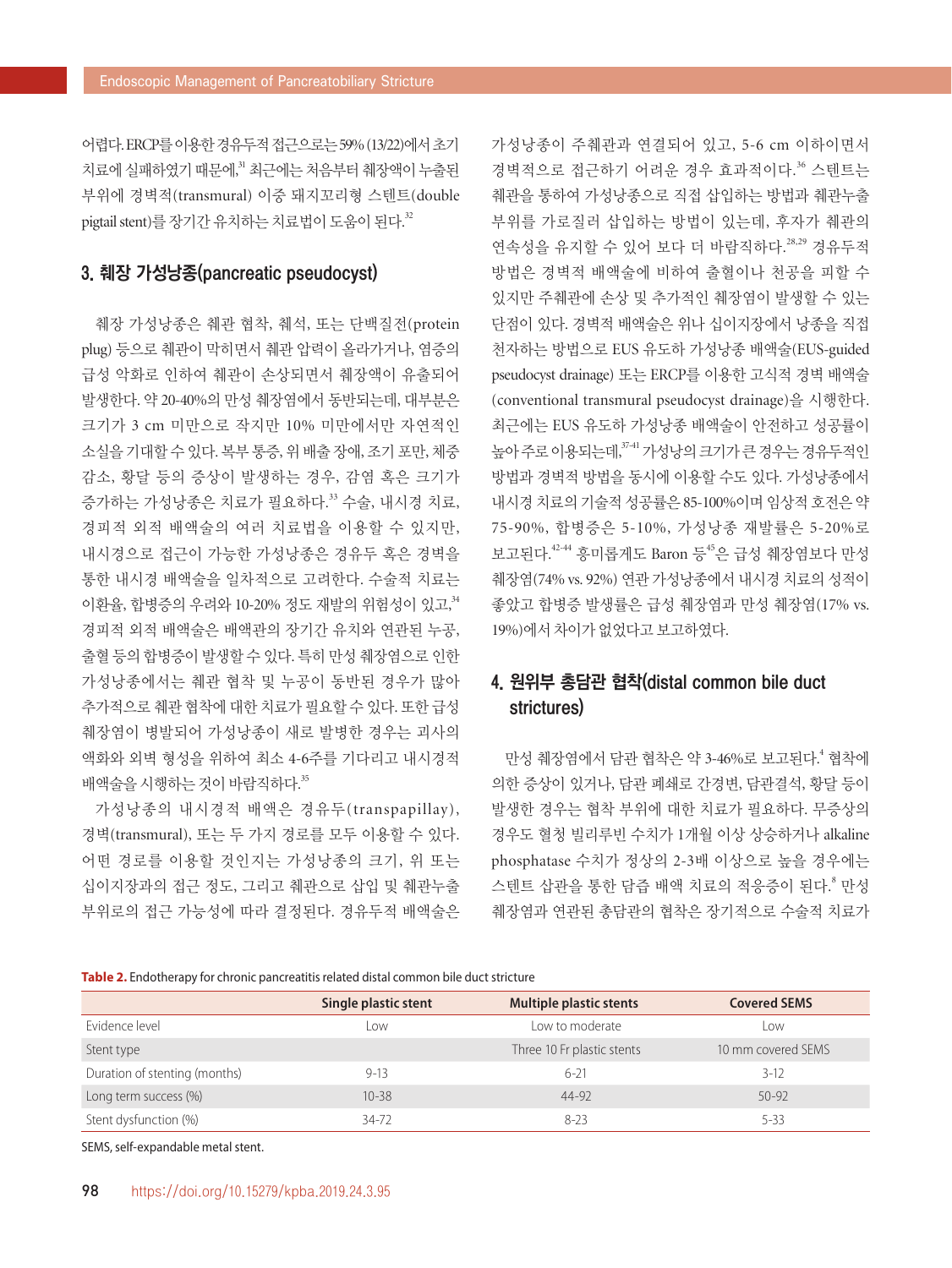가장 효과적일 수 있지만, 알코올성 만성 췌장염은 알코올성 간질환을 동반하는 경우가 많고, 지속적인 음주 위험과 연관한 재발 가능성으로 수술이 어려운 경우가 적지 않기 때문에 일차적으로 내시경 치료가 선호된다. 46-49 내시경 치료는 다수의 플라스틱담관스텐트를 12개월이상유치하는것이추천되는데, 협착 해소율은 60-80%로 우수하지만 20-60%에서 스텐트 기능장애가 발생하고 환자의 순응도가 좋지 않은 경우 치명적인 담관염을 일으킬 수 있기 때문에 주의를 요한다. 최근 60명의 만성 췌장염 환자를 대상으로 다수의 플라스틱 스텐트와 피막형 SEMS를 6개월간 유치한 연구에서는 두 군에서 유사한 2년 치료 성공률(90% vs. 92%)을 보고하였다.<sup>50</sup> 유럽소화기학회의 2019년 진료치침에서는 총담관 협착에 대하여 일차적으로 피막형 SEMS 또는 다수의 플라스틱 스텐트 삽관을 우선적으로 권고하고 있다(Table 2).

# 결 론

만성 췌장염으로 인한 췌담관 협착에서 내시경 치료는 수술에 비하여 상대적으로 안전하고 비침습적인 치료법으로 환자의 증상 경감에 효과적이지만, 모든 사람에게 동일한 치료 효과를 기대하기 어렵다. 췌담관 합병증에서 내시경 치료를 시행하기 전에 유념해야 하는 점은 만성 췌장염은 췌관의 선택적 삽관 및 스텐트 삽입이 기술적으로도 어렵고, 일차 스텐트 시술 후에도 반복적인 추가 치료가 필요하다는 점이다. 또한 다양한 진료지침에서 권유하는 단일 10 Fr 플라스틱 췌관 스텐트는 국내에서 상용화되어 있지 않기 때문에 10 Fr 췌관 스텐트와 유사한 스텐트 단면적을 얻기 위해서는 적어도 2개 이상의 7 Fr 췌관 플라스틱 스텐트를 유치하는 것이 필요하다.

만성 췌장염은 다양한 임상 경과를 보이기 때문에, 항상 악성화의 위험성을 주지하고 내시경 치료의 한계를 명확히 파악하여 적절한 내시경 치료 대상을 선정하는 것이 필요하다. 또한 대부분의 만성 췌장염 환자가 알코올과 연관되어 있는 경우가 많기 때문에 모든 만성 췌장염 환자에서는 금주, 금연에 대한 철저한 교육 및 관리가 필요하고, 다학제 진료를 통하여 효과적인 환자별 맞춤 치료를 시행하여야 한다.

#### 요 약

만성 췌장염은 지속적인 췌장 염증과 섬유화로 비가역적 췌장 기능의 손상과 다양한 합병증이 발생하는 질환이다. 특히 만성 췌장염에서 발생한 췌담관 협착은 통증 또는 합병증이 발생하는 경우, 내시경 배액 치료가 필요하다. 그러나 내시경 치료 단독은 기술적 한계로 인하여 불충분한 치료 효과를 보이는 경우가 많아 항상 다학제 기반의 진단과 치료적 접근이 필요하다. 이에 추가하여 국내 실정에 맞는 만성 췌장염 진료지침의 개발을 기대한다.

국문 색인: 만성 췌장염, 내시경, 치료

#### Conflicts of Interest

The authors have no conflicts to disclose.

#### **REFERENCES**

- 1. Majumder S, Chari ST. Chronic pancreatitis. Lancet 2016;387:1957-1966.
- 2. Rösch T, Daniel S, Scholz M, et al. Endoscopic treatment of chronic pancreatitis: a multicenter study of 1000 patients with long-term follow-up. Endoscopy 2002;34:765-771.
- 3. Eleftherladis N, Dinu F, Delhaye M, et al. Long-term outcome after pancreatic stenting in severe chronic pancreatitis. Endoscopy 2005;37:223-230.
- 4. Díte P, Ruzicka M, Zboril V, Novotný I. A prospective, randomized trial comparing endoscopic and surgical therapy for chronic pancreatitis. Endoscopy 2003;35:553-558.
- 5. Cahen DL, Gouma DJ, Nio Y, et al. Endoscopic versus surgical drainage of the pancreatic duct in chronic pancreatitis. N Engl J Med 2007;356: 676-684.
- 6. Cahen DL, Gouma DJ, Laramée P, et al. Long-term outcomes of endoscopic vs surgical drainage of the pancreatic duct in patients with chronic pancreatitis. Gastroenterology 2011;141:1690-1695.
- 7. Kalady MF, Peterson B, Baillie J, et al. Pancreatic duct strictures: identifying risk of malignancy. Ann Surg Oncol 2004;11:581-588.
- 8. Dumonceau JM, Delhaye M, Tringali A, et al. Endoscopic treatment of chronic pancreatitis: European Society of Gastrointestinal Endoscopy (ESGE) guideline - updated August 2018. Endoscopy 2019;51:179-193.
- 9. Avula H, Sherman S. What is the role of endotherapy in chronic pancreatitis? Therap Adv Gastroenterol 2010;3:367-382.
- 10. Gabbrielli A, Pandolfi M, Mutignani M, et al. Efficacy of main pancreaticduct endoscopic drainage in patients with chronic pancreatitis, continuous pain, and dilated duct. Gastrointest Endosc 2005;61:576-581.
- 11. Wilcox CM. Endoscopic therapy for pain in chronic pancreatitis: is it time for the naysayers to throw in the towel? Gastrointest Endosc 2005;61:582-586.
- 12. Gabbrielli A, Mutignani M, Pandolfi M, Perri V, Costamagna G. Endotherapy of early onset idiopathic chronic pancreatitis: results with long-term follow-up. Gastrointest Endosc 2002;55:488-493.
- 13. Nguyen-Tang T, Dumonceau JM. Endoscopic treatment in chronic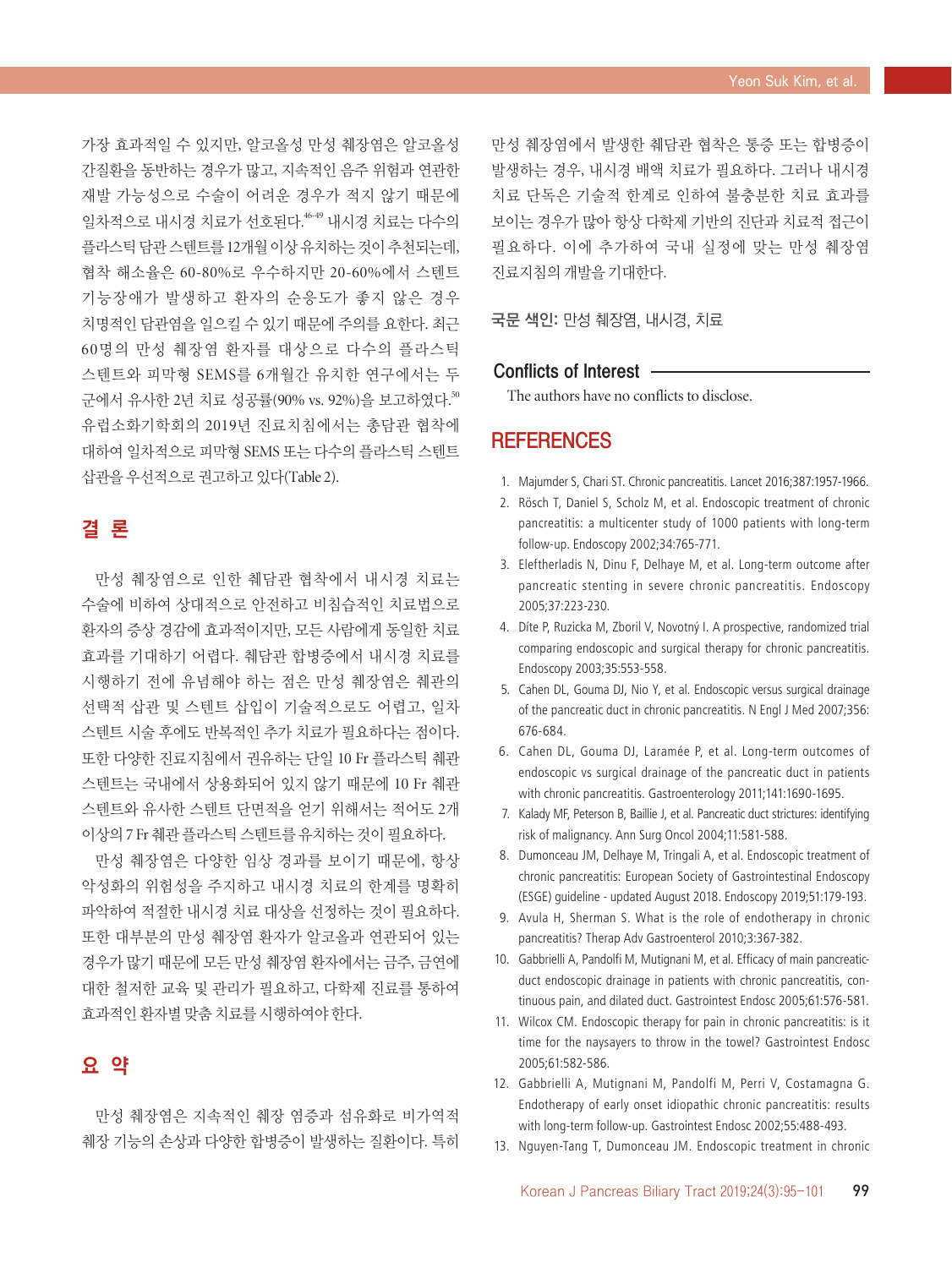pancreatitis, timing, duration and type of intervention. Best Pract Res Clin Gastroenterol 2010;24:281-298.

- 14. Löhr JM, Dominguez-Munoz E, Rosendahl J, et al. United European Gastroenterology evidence-based guidelines for the diagnosis and therapy of chronic pancreatitis (HaPanEU). United European Gastroenterol J 2017;5:153-199.
- 15. ASGE Standards of Practice Committee, Chandrasekhara V, Chathadi KV, et al. The role of endoscopy in benign pancreatic disease. Gastrointest Endosc 2015;82:203-214.
- 16. Inui K, Igarashi Y, Irisawa A, et al. Japanese clinical guidelines for endoscopic treatment of pancreatolithiasis. Pancreas 2015;44:1053- 1064.
- 17. Farnbacher MJ, Radespiel-Tröger M, König MD, Wehler M, Hahn EG, Schneider HT. Pancreatic endoprostheses in chronic pancreatitis: criteria to predict stent occlusion. Gastrointest Endosc 2006;63:60-66.
- 18. Delhaye M, Matos C, Devière J. Endoscopic technique for the management of pancreatitis and its complications. Best Pract Res Clin Gastroenterol 2004;18:155-181.
- 19. Costamagna G, Bulajic M, Tringali A, et al. Multiple stenting of refractory pancreatic duct strictures in severe chronic pancreatitis: longterm results. Endoscopy 2006;38:254-259.
- 20. Park DH, Kim MH, Moon SH, Lee SS, Seo DW, Lee SK. Feasibility and safety of placement of a newly designed, fully covered self-expandable metal stent for refractory benign pancreatic ductal strictures: a pilot study (with video). Gastrointest Endosc 2008;68:1182-1189.
- 21. Moon SH, Kim MH, Park DH, et al. Modified fully covered selfexpandable metal stents with antimigration features for benign pancreatic-duct strictures in advanced chronic pancreatitis, with a focus on the safety profile and reducing migration. Gastrointest Endosc 2010;72:86-91.
- 22. Oh D, Lee JH, Song TJ, et al. Long-term outcomes of 6-mm diameter fully covered self-expandable metal stents in benign refractory pancreatic ductal stricture. Dig Endosc 2018;30:508-515.
- 23. Tringali A, Vadalà di Prampero SF, Landi R, et al. Fully covered selfexpandable metal stents to dilate persistent pancreatic strictures in chronic pancreatitis: long-term follow-up from a prospective study. Gastrointest Endosc 2018;88:939-946.
- 24. Itoi T, Kasuya K, Sofuni A, et al. Endoscopic ultrasonography-guided pancreatic duct access: techniques and literature review of pancreatography, transmural drainage and rendezvous techniques. Dig Endosc 2013;25:241-252.
- 25. Varadarajulu S, Trevino JM. Review of EUS-guided pancreatic duct drainage (with video). Gastrointest Endosc 2009;69:S200-S202.
- 26. Devière J, Bueso H, Baize M, et al. Complete disruption of the main pancreatic duct: endoscopic management. Gastrointest Endosc 1995;42:445-451.
- 27. Kozarek RA, Ball TJ, Patterson DJ, Freeny PC, Ryan JA, Traverso LW. Endoscopic transpapillary therapy for disrupted pancreatic duct and peripancreatic fluid collections. Gastroenterology 1991;100:1362-

1370.

- 28. Telford JJ, Farrell JJ, Saltzman JR, et al. Pancreatic stent placement for duct disruption. Gastrointest Endosc 2002;56:18-24.
- 29. Varadarajulu S, Noone TC, Tutuian R, Hawes RH, Cotton PB. Predictors of outcome in pancreatic duct disruption managed by endoscopic transpapillary stent placement. Gastrointest Endosc 2005;61:568- 575.
- 30. Giacino C, Grandval P, Laugier R. Fully covered self-expanding metal stents for refractory pancreatic duct strictures in chronic pancreatitis. Endoscopy 2012;44:874-877.
- 31. Lawrence C, Howell DA, Stefan AM, et al. Disconnected pancreatic tail syndrome: potential for endoscopic therapy and results of longterm follow-up. Gastrointest Endosc 2008;67:673-679.
- 32. Bang JY, Wilcox CM, Navaneethan U, et al. Impact of disconnected pancreatic duct syndrome on the endoscopic management of pancreatic fluid collections. Ann Surg 2018;267:561-568.
- 33. Jacobson BC, Baron TH, Adler DG, et al. ASGE guideline: the role of endoscopy in the diagnosis and the management of cystic lesions and inflammatory fluid collections of the pancreas. Gastrointest Endosc 2005;61:363-370.
- 34. Köhler H, Schafmayer A, Lüdtke FE, Lepsien G, Peiper HJ. Surgical treatment of pancreatic pseudocysts. Br J Surg 1987;74:813-815.
- 35. Baron TH, Thaggard WG, Morgan DE, Stanley RJ. Endoscopic therapy for organized pancreatic necrosis. Gastroenterology 1996;111:755- 764.
- 36. Barthet M, Lamblin G, Gasmi M, Vitton V, Desjeux A, Grimaud JC. Clinical usefulness of a treatment algorithm for pancreatic pseudocysts. Gastrointest Endosc 2008;67:245-252.
- 37. Giovannini M, Pesenti C, Rolland AL, Moutardier V, Delpero JR. Endoscopic ultrasound-guided drainage of pancreatic pseudocysts or pancreatic abscesses using a therapeutic echo endoscope. Endoscopy 2001;33:473-477.
- 38. Azar RR, Oh YS, Janec EM, Early DS, Jonnalagadda SS, Edmundowicz SA. Wire-guided pancreatic pseudocyst drainage by using a modified needle knife and therapeutic echoendoscope. Gastrointest Endosc 2006;63:688-692.
- 39. Krüger M, Schneider AS, Manns MP, Meier PN. Endoscopic management of pancreatic pseudocysts or abscesses after an EUS-guided 1-step procedure for initial access. Gastrointest Endosc 2006;63:409- 416.
- 40. Chahal P, Papachristou GI, Baron TH. Endoscopic transmural entry into pancreatic fluid collections using a dedicated aspiration needle without endoscopic ultrasound guidance: success and complication rates. Surg Endosc 2007;21:1726-1732.
- 41. Park DH, Lee SS, Moon SH, et al. Endoscopic ultrasound-guided versus conventional transmural drainage for pancreatic pseudocysts: a prospective randomized trial. Endoscopy 2009;41:842-848.
- 42. Weckman L, Kylänpää ML, Puolakkainen P, Halttunen J. Endoscopic treatment of pancreatic pseudocysts. Surg Endosc 2006;20:603-607.